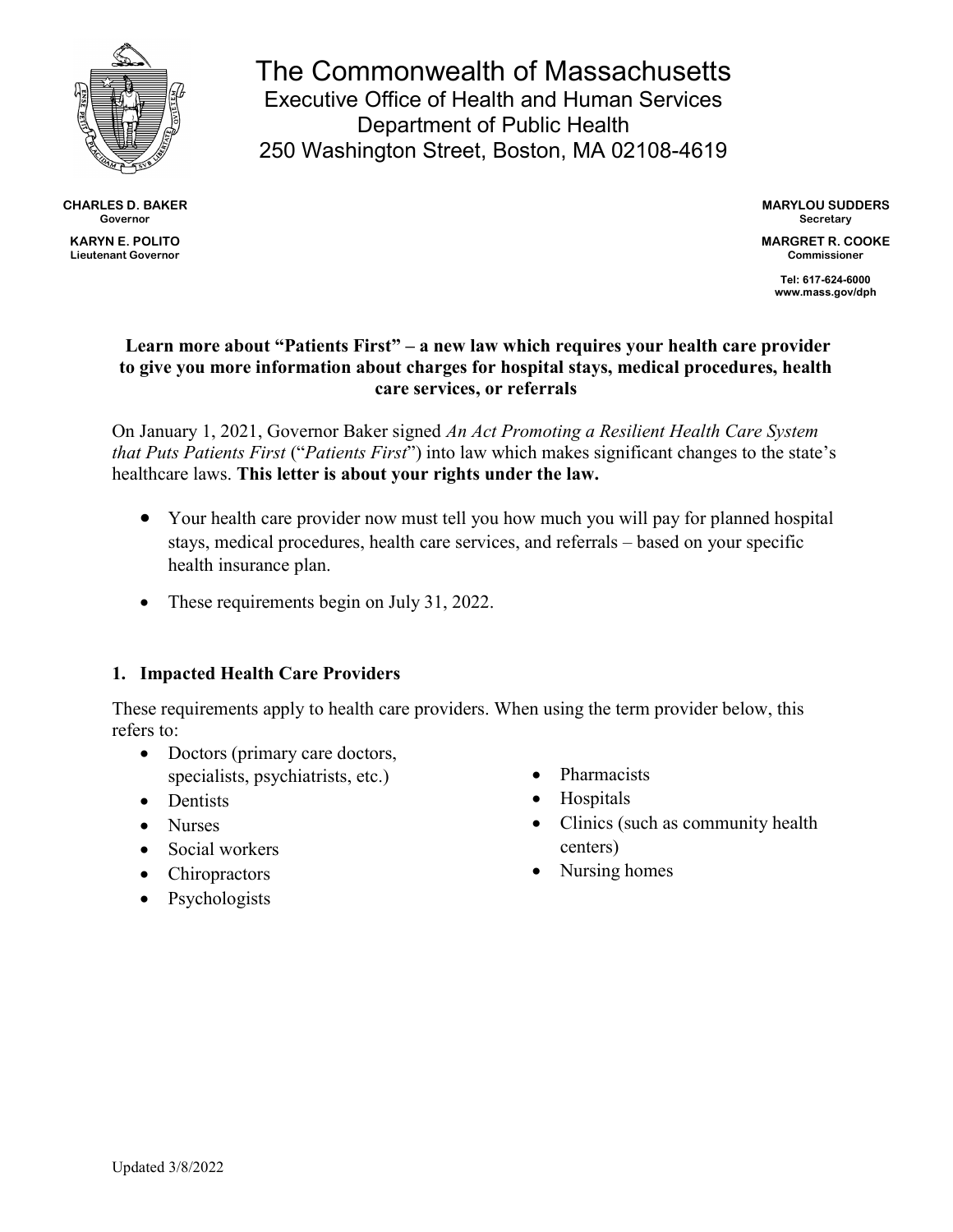### 2. Notice Requirements

As a patient or potential patient, your provider must inform you either verbally or in writing whether they take patients in your health insurance plan, when you are scheduling a hospital stay, medical procedure, or health care service related to a non-emergency medical condition.

After your provider gives you this information the first time, you can choose not to receive the information again when you schedule follow-up hospital stays, medical procedures, or health care services with that same provider.

The law also has additional requirements based on whether your health care provider accepts your health insurance plan.

#### When your provider DOES accept your health insurance plan ("in-network")

Requirements for Providers: At the time of scheduling a hospital stay, medical procedure or health care service that is not for an emergency medical condition, a health care provider must notify you that:

- The health care provider accepts your health insurance plan.
- You can request the following information: You have the right to know how much your health insurance plan will pay for that hospital stay, medical procedure, or health care service. This is called the "allowed amount." You also have the right to know what if any facility fees you will be charged for that hospital stay, medical procedure, or health care service. Facility fees are sometimes charged when a procedure is done at a hospital or clinic, rather than a doctor's office. You must be provided this information within two days of your request.
- If a health care provider is unable to tell you a specific amount (because they cannot predict what specific treatment will be needed), they must tell you the *estimated* maximum amount that your insurance will pay and tell you about any facility fees.
- You can get additional information about out-of-pocket costs (such as deductibles, co-pays and coinsurance) from your health insurance plan's toll-free number or website.

# When your provider DOES NOT accept your health insurance plan ("out-of-network") Requirements for Providers:

- If your appointment was scheduled more than 7 days in advance, your health care provider must inform you that they do not accept your health insurance plan, verbally and in writing, at the time that you schedule the appointment (at least 7 days before your appointment).
- If your appointment was scheduled less than 7 days in advance, the health care provider must verbally inform you that they do not participate in your health insurance plan, at the time of scheduling (at least two days, or as soon as possible), before your appointment. The provider must also give written notice when you arrive for your appointment.
- Your health care provider must tell you about any expected costs for you, at the time you schedule your appointment.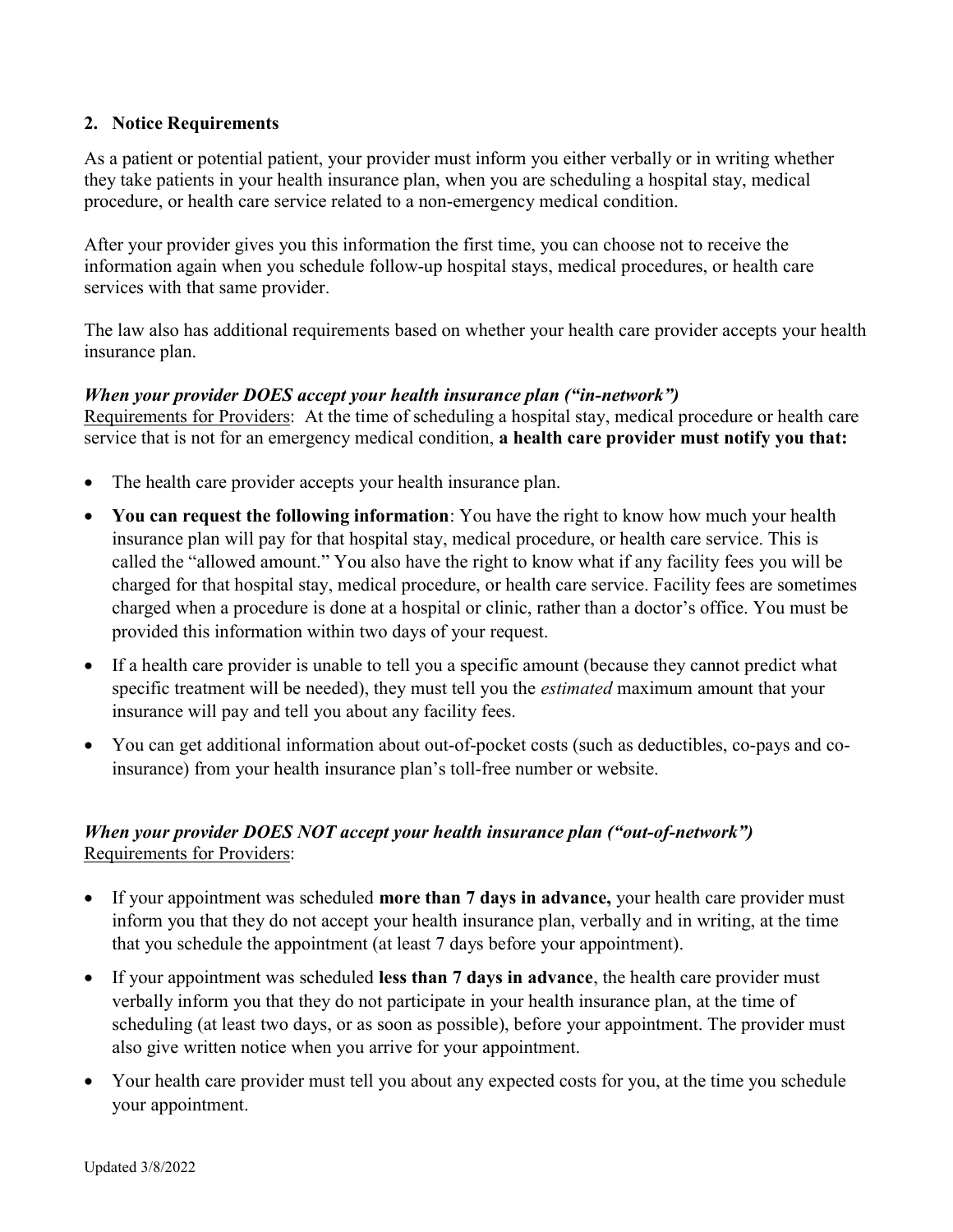- Your health care provider must tell you that you will be responsible for any costs for you which are not covered by your health insurance plan.
- Your health care provider must inform you that you may be able to get the hospital stay, medical procedure or health care service at a lower cost from another health care provider, who participates in your health insurance plan.

# The law also has requirements for when your health care provider refers you to another health care provider. This is called a "referral."

Your provider is required to:

- Tell you if the provider you are referred to is part of the same "provider organization" as your provider. This would mean that the two providers are in same physician organization, physicianhospital organization, independent practice association, provider network, accountable care organization or another organization that contracts with health insurance companies.
- Give you enough information about the provider you are referred to so that you can figure out if this provider is "in network," which means the provider is covered by your insurance plan.

Your health insurance plan has a toll-free telephone number and website where you can find out: (1) if a provider is in your network (2) the estimated or maximum "allowed amount" or charge for a hospital, medical procedure or health care service, and (3) the estimated amount you will be responsible to pay for a hospital stay, procedure or service.

- Tell you that if the provider you are referred to is not in-network, there may be out-of-network costs that apply.
- Tell you to confirm whether the provider you are referred to participates in your health insurance plan by calling the provider and/or your health plan before making an appointment or agreeing to use their services.

# If your health care provider is directly scheduling, ordering, or arranging health care services for you with another provider, your provider must:

- Verify whether the provider you are referred to is in-network for your plan.
- Notify you if the provider you are referred to is not in-network or that your provider cannot verify whether or not the provider you are referred to is in-network.

### 3. Penalties

The law authorizes the Massachusetts Department of Public Health (MDPH) to fine health care providers who fail to follow these requirements, with a penalty of up to \$2,500 in each case. Effective July 31, 2022, the Department will accept and investigate complaints. The initial penalty amount will be \$0, to give providers time to come into compliance.